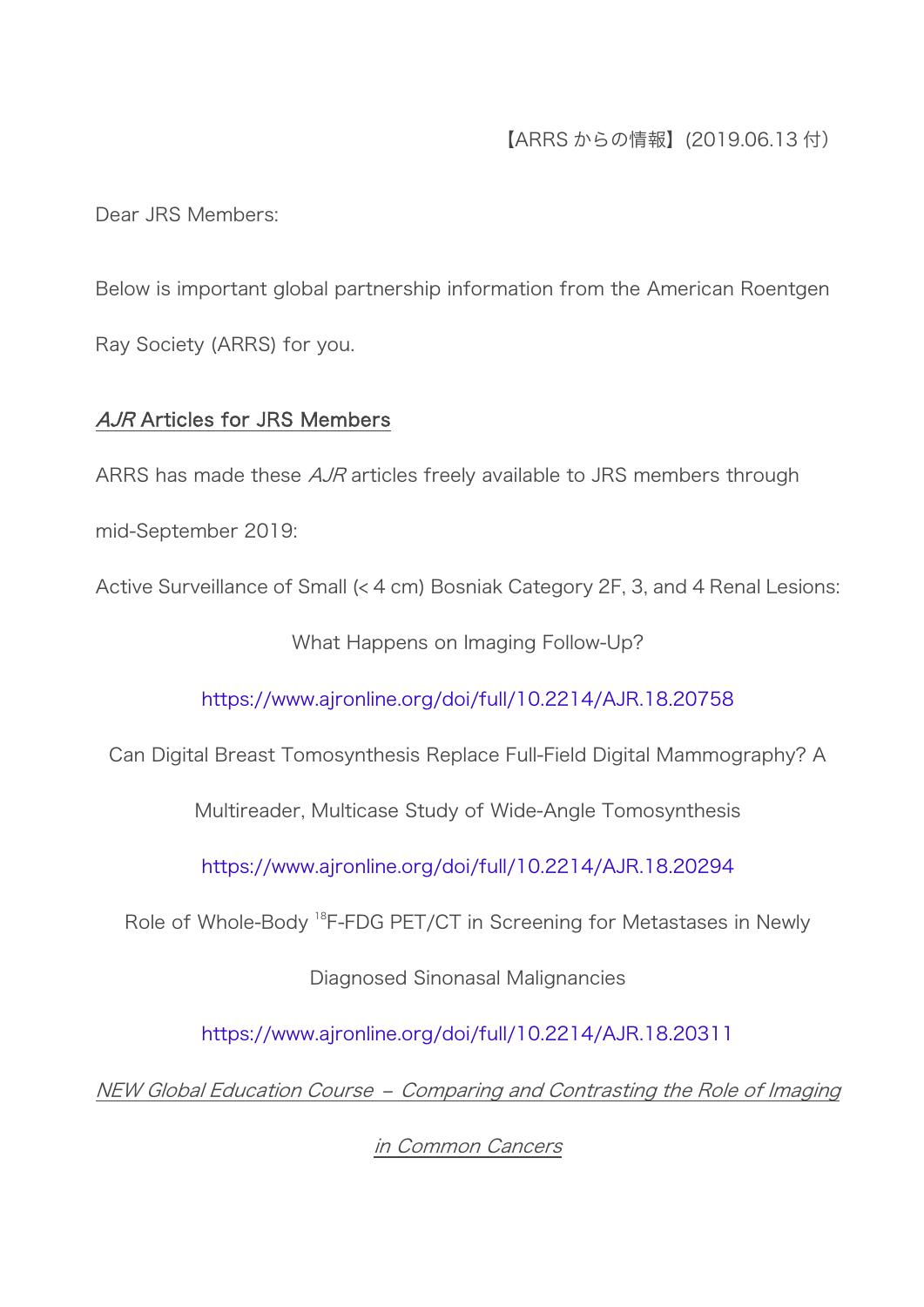This online course compares and contrasts common cancers in the United States and Asia. Speakers illustrate the role of imaging in screening, diagnosis, and surveillance of liver cancer, gastric cancer, colon cancer, prostate cancer, and lung cancer. The open access course is available at:

## [www.arrs.org/ImagingCommonCancers](https://www.arrs.org/ImagingCommonCancers)

## JRS Members are Invited to Join ARRS

Through this global partnership ARRS is pleased to offer complimentary online membership for radiology residents in a training program and for radiologists in fellowship training. ARRS also offers a significant discount on ARRS online membership for JRS members in active practice in Japan. Please follow the steps below in order to become an ARRS member:

- 1. Apply online at <https://cf.arrs.org/Membership/apply/apply.cfm>
- 2. Use the Promotional Code indicated in the box below based on your selected

ARRS Membership Category.

| <b>ARRS</b><br>Membership<br>Category | <b>ARRS Membership Description</b>                                                                                                                   | <b>ARRS Promotional</b><br>Code for JRS<br><b>Members</b> |
|---------------------------------------|------------------------------------------------------------------------------------------------------------------------------------------------------|-----------------------------------------------------------|
| In-Training<br>Member                 | Complimentary online membership for JRS<br>members in: 1) a radiology residency training<br>program or 2) a radiology fellowship training<br>program | Promotional Code:<br><i>JRSTRN</i>                        |
| Member                                | Reduced online membership rate for JRS                                                                                                               | Promotional Code:                                         |